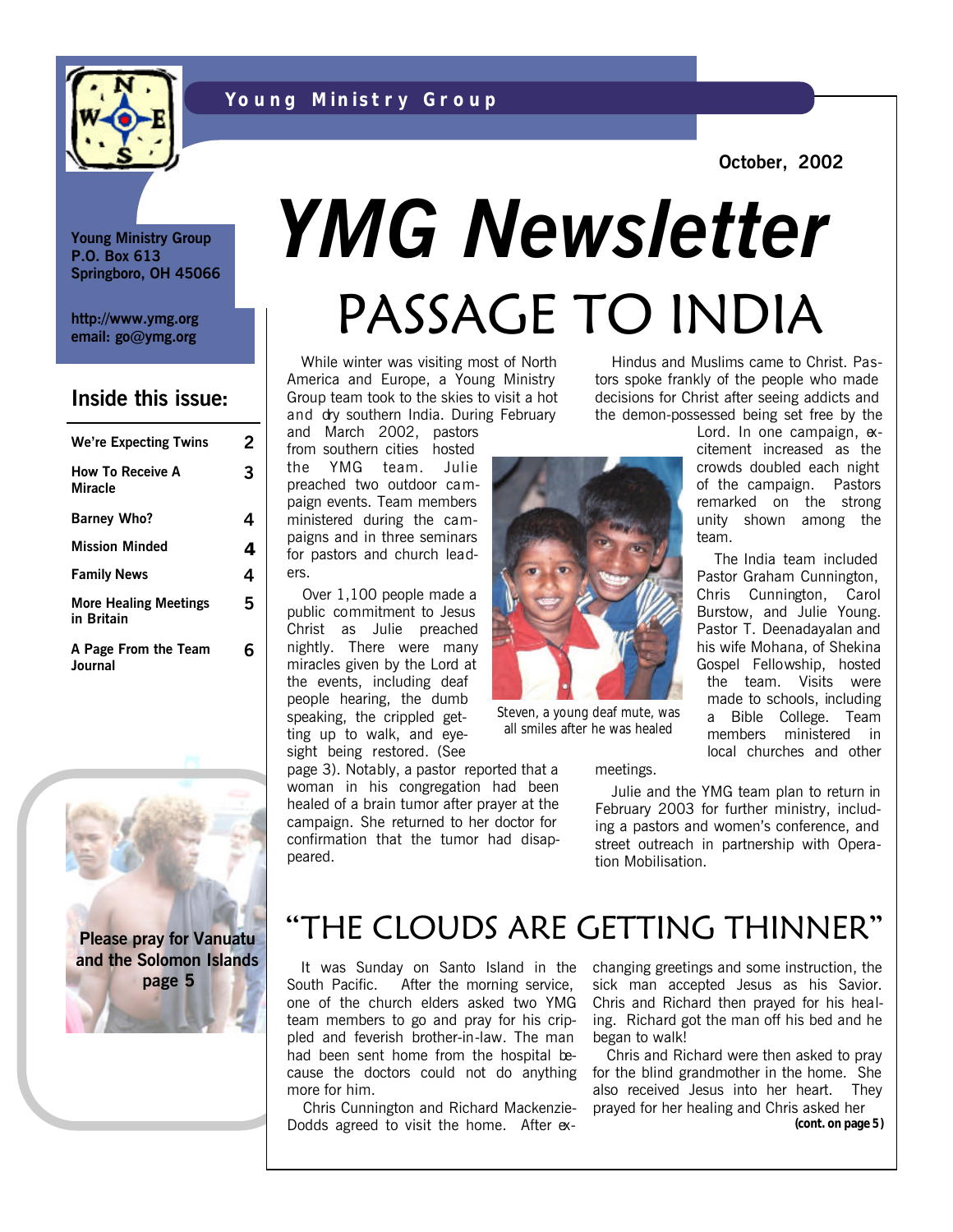

Clockwise from top: Worship on Santo; Response to Julie's preaching in Honiara; Mission Coordinator Carol Burstow and Pastor Bule; Mother and child by the sea; Men seeking the face of God; Tears come as God touches a seeker.







# WE'RE EXPECTING TWINS

 YMG proudly announces the addition of two Miracle/Evangelism Campaigns — the twins are expected in October and November of 2002—in the South Pacific Islands. Proud sponsors are the nations of Vanuatu and the Solomon Islands.

 YMG team participants will sign on for a two week session in the target cities. "October and November will be exciting months because the Lord has given us a clear directive to work in the South Pacific," remarked Julie Young. "God has al-

ways provided great teams, and I know this will be a special time, not only for the people of these islands but for those serving on the teams as well."

 October's target is Luganville, Vanuatu, the largest city on the island of Santo. Nearly 80% of the population

is under age 18. The emphasis will be on the young people of the island. A Children's Campaign will run simultaneously with the major Campaign being held in Unity Park.

 Pastor Timon Gao of Santo has a great burden for the youth and children of Santo. Gao leads the Christian Outreach Centre Churches across Santo, and is coordinating the events for Young Ministry Group. The Ministerial Association of Luganville, headed by Pastor Silas Fatu, has also extended an invitation to YMG for work in Santo. Both Goa and Fatu are counting on a great impact on the city.

Honiara, capital of the Solomon Islands,



is the target city for November. More than 40,000 people call Honiara home. Lawson Tama Stadium will be the site of the YMG Healing/Evangelism campaign. November's timing is optimum because the city population will swell by thousands as people come by boat to Honiara to begin their Christmas Shopping. This means that the impact on the nation can be multiplied.

 In recent years, the Solomons have suffered from political unrest. Both Julie and



the pastors who *n*vited her share a strong conviction that it's a prime moment God to move in the Solomons. Pastor Robins Mesipitu is a former member of Parliament, a pastor, and Chairman of the Solomon Islands Full Gospel Association.

Mesipitu commented that "the country is very low, at the bottom; they can go no lower. With God we can move forward. There is no other way."

 An inter-denominational Leader's Conference is planned in both cities. Two Women's Conferences will also draw women from all over the islands to participate.

 YMG strategy calls for re-evangelizing a nation or people group in each generation. This is done by revisiting an area that has once been impacted with the gospel but now needs a fresh proclamation for a new generation.

 Julie flew to the Pacific in July with an advance team to prepare for the two campaigns in the fall. Please pray with YMG that the twins will arrive healthy and strong, and that the mission will impact the people of the islands and the surrounding nations. Anyone interested in applying for this or another short-term mission with Young Ministry Group may contact the YMG office.

**see related article, "Barney Who?", p. 4**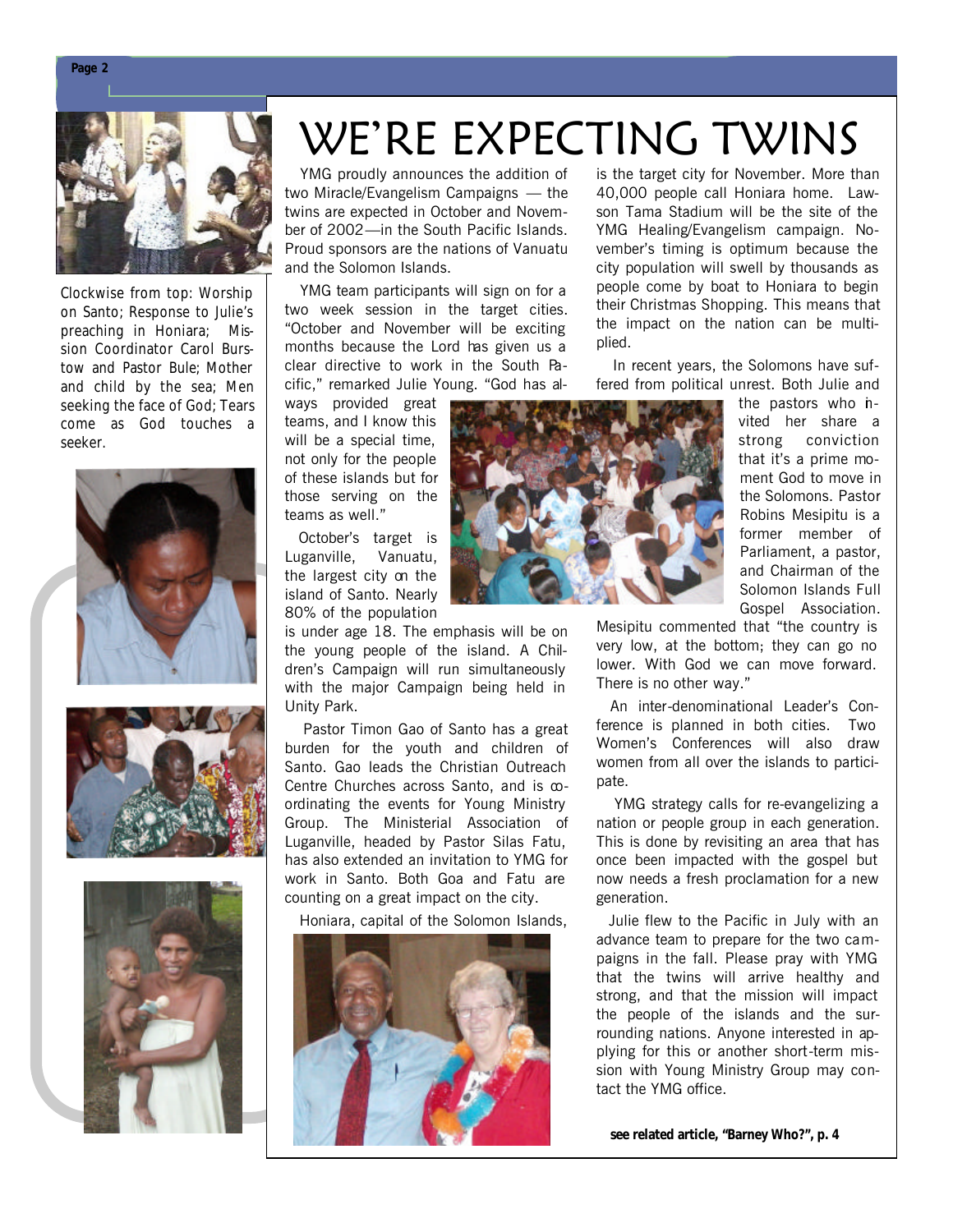# HEALING MEETINGS HELD IN BRITAIN

hosted Julie and team for meetings focused on healing and salvation. John was also able to join the team. Julie preached evangelistically for four nights, supported by the team performing drama and sharing their personal stories of the transforming power of Christ. Local pastors and churches joined together to support the team of American and British believers.

The Gosport area of Hampshire again

 Weekdays the team could be found on the streets in Gosport presenting the gospel through drama, preaching, and other

#### **"Clouds" from front page…**

if she could see. She said yes, but everything looked cloudy. Chris and Richard laid their hands on her again and prayed. Chris asked again, how was she seeing? Excitedly, she said, "The clouds are getting thinner!". Once again they prayed, and again grandmother said, "The clouds are getting thinner!" Her eyesight was returning, just like the man written about in Mark 8:24 who said, "I see men as trees walking!"

 In a few minutes the Lord had restored Grandma's eyesight. When Chris asked the woman to reach out to touch her, Grandma saw right where Chris was moving and followed her with her finger.

 Members of the YMG teams often get to see radical healings of this nature and we often have adventures in God. We give praise to God for the opportunities He gives us to proclaim the gospel with our lips and to action the gospel with our lives, reaching out to the needy and broken of the world.

#### ON THE SUBCONTINENT



Nightly crowd at YMG Campaign, February 2002 in southern India

means. At night the focus returned to St. Mary's School where Julie preached following music presented by local worship teams. After an appeal for those present to receive Christ as Savior, the team took time to pray for the sick. On Friday night recording artist Ian Ottoway and his band performed for the crowd.

 Physical healings were evident among the participants and many experienced a touch from God. The passionate tenor of the meetings brought men and women to Christ during the week.

### NEW TO YMG – UK

 Richard MacKenzie-Dodds has joined Young Ministry Group as Site Coordinator for missions. Richard comes from Sussex, has done some world traveling, and serves with Carol Burstow in coordination of the YMG Missions.

 Richard has been busy renovating a building in the shopping precinct of Alfreton, Derbyshire. It will soon be turned into "The Mission Shop", a thrift store with proceeds going to fund YMG mission worldwide. The YMG UK office will be situated on the upper level of the building.

### PRAY FOR THE SOUTH PACIFIC

- **In the Solomons, an estimated 80- 90% are Christian in name only**
- **Pray for healings and deliverance to be given to lift up Jesus**
- **The Solomons are in economic and social crisis**
- • **Bislama, or pidgin English, is spoken throughout the islands**
- • **Many people are still bound by witchcraft and strong tribal and social customs**
- **Nearly 80% of the population of Vanuatu is under 18 yrs. old**
- **The churches and people need revival**
	- **There is increasing Mormon missionary activity in the islands**

**"The Lord sets the prisoners free,**

#### **the Lord gives sight to the blind,**



Chris Cunnington praying for the sick

**the Lord lifts up those who are bowed down…" Ps. 146: 7 and 8**